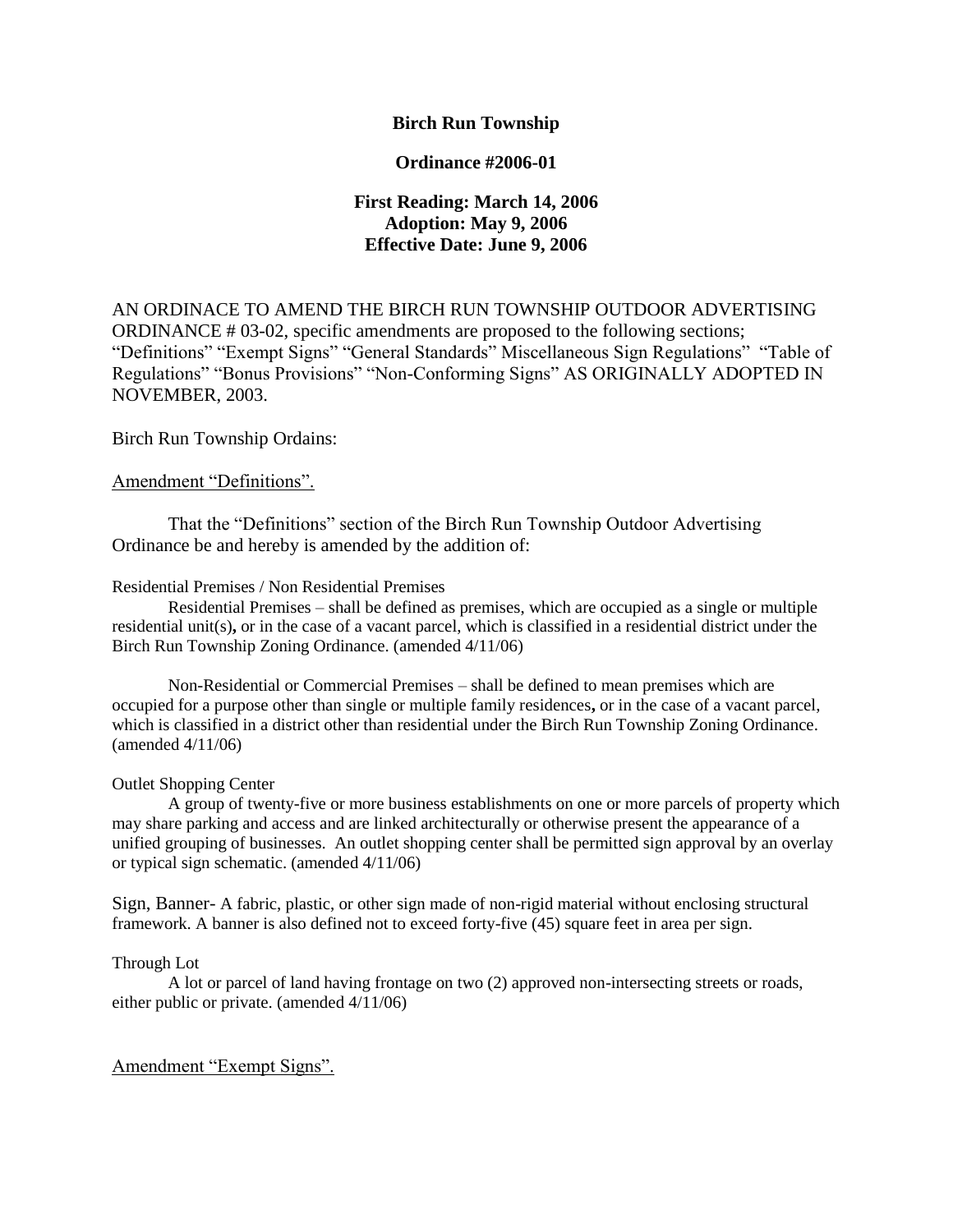That the "Exempt Signs" section of the Birch Run Township Outdoor Advertising Ordinance is and hereby amended by the addition and deletion of:

- 1. Temporary signs of a religious institution, school, museum, library, community recreation facility/institutional bulletin boards, regardless of the location that are temporary signs, which do not exceed 32 square feet in area, are a maximum of six feet in height, are set back a minimum of 5 feet from any property line or public street right-or-way, and meet the illumination standards of this chapter. The maximum duration of any one sign shall not exceed 30 days in a calendar year. (amended 4/11/06)
- **2.** Construction signs, provided that there shall be only one such sign per development project; with a maximum height of six feet; not exceeding 16 square feet in area for residential projects, a maximum height of six feet and not exceeding 32 square feet in area for non-residential projects; setbacks are a minimum of 5 feet from any property line or public street right-of-way; and that such signs shall be removed within 14 days of the date an occupancy permit is issued. (amended 4/11/06)
- **3.** Garage sale and estate sale signs, announcing the sale of household goods, provided that there is only one sign per premise; and two signs off-premise. Entirely on private property; that they are setback a minimum of 5 feet from any property line or public street right-of-way; that they do not exceed six square feet in area, that they are erected no earlier than one business day before and removed within one business day after the announced sale. Premises identification shall be provided on each sign. (amended 4/11/06)
- **4.** Non-commercial signs: Signs containing non-commercial messages, such as but not limited to those designating the location of public telephones, restrooms, restrictions on smoking and restrictions on building entrances provided that such signs do not exceed fifty square feet in area**.**  (amended 4/1/1/06)
- 5. Model signs: Temporary signs directing the public to a model home or unit, provided that such signs are set back a minimum of 5 feet from any property line or public right- of-way and which do not exceed six square feet in area. (amended  $4/11/06$ )
- **6.** Real estate signs, provided that there shall be only one real estate sign per parcel for each public street frontage, such signs are set back a minimum of 5 feet from any property line or public right-of- way, that the maximum height of any such sign shall be 4' 6", and such signs shall not exceed four square feet in size in all areas. (amended 4/11/06)
- 7. Real estate open house signs (temporary), provided there shall be only two such signs placed off– premises; the size of each sign shall be a maximum of six square feet in size and three feet in height above grade; signs shall not be affixed to other signs, utility poles, fire hydrants or trees; signs may be located in the public right- of-way with Saginaw County Road Commission approval, but shall be placed at least 5 feet from the curb or 15 feet from the pavement edge where there is no curb, the person or firm placing signs on properties shall be allowed for a maximum of eight hours per day, and the signs shall be removed within one hour following the closing of the open house. (amended 4/11/06)
- **8.** Flags identifying a business, organization or corporation provided the maximum height of the flagpole is 20 feet measured from the average surrounding grade, the maximum size of each corporate flag is 35 square feet, and there shall be no more than one corporate flag per lot.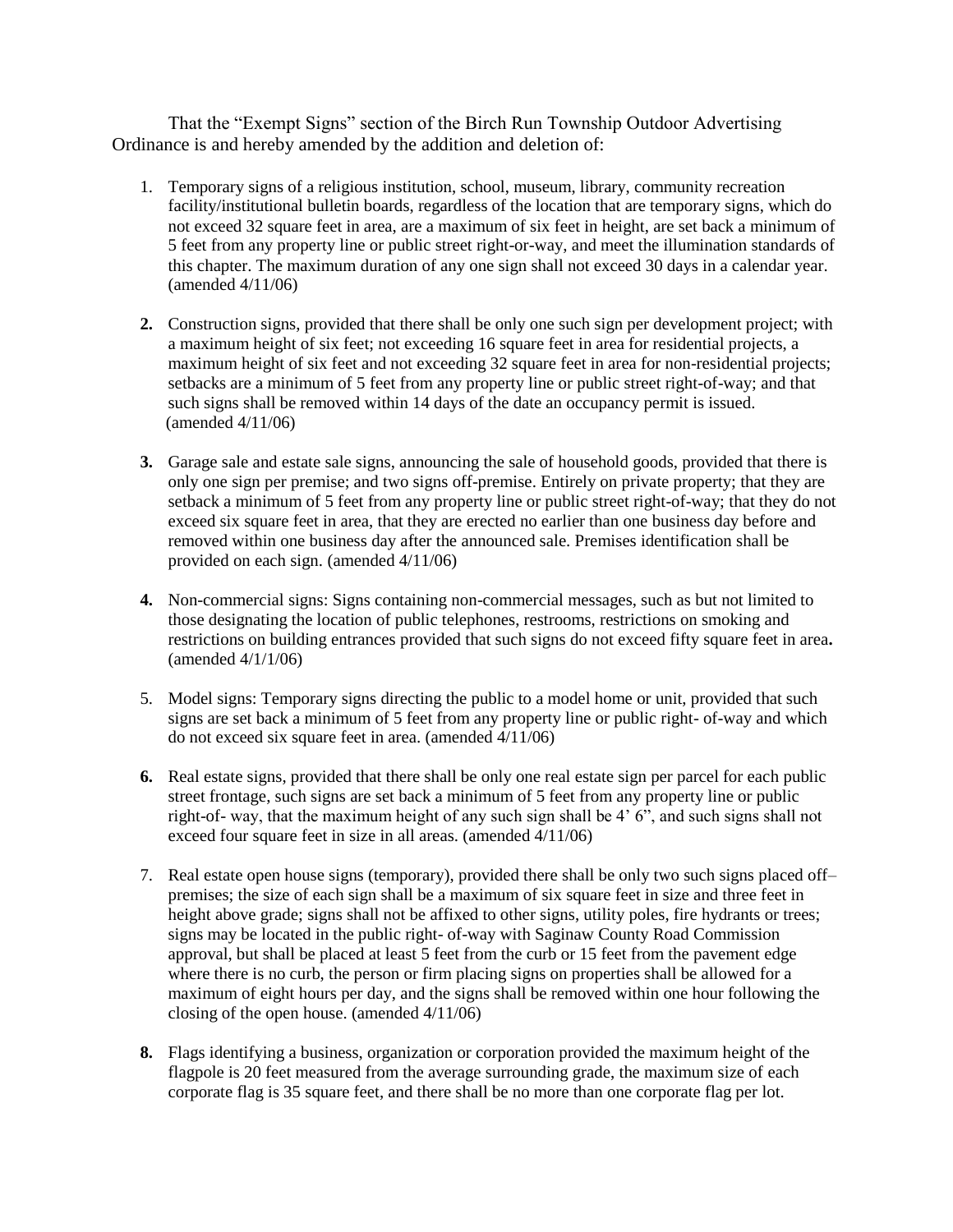(amended 4/11/06)

9. Menu Boards, A combined total, 100 sq ft of exterior pre-view, menu boards and the associated speaker boards for an approved drive thru lane provided the total number of boards does not exceed two (2) for each drive-thru window, and they are located between the drive thru lane and the building. (amended 4/11/06)

#### Amendment "General Standards"

That the "General Standards" section of the Birch Run Township Outdoor Advertising Ordinance is and hereby amended by the addition and deletion of:

 1. Signs on residential or non-residential premises which serve a commercial or informational purpose may be permitted subject to the requirements of this section provided that no such sign shall be erected or altered until approved by the Township building inspector and until a permit has been issued. (amended 4/11/06)

## Amendment "Miscellaneous Sign Regulations"

That the "Miscellaneous Sign Regulations" section of the Birch Run Township Outdoor Advertising Ordinance is and hereby amended by the addition and deletion of:

- 1.Directional signs: No more than two directional signs shall be permitted per approved driveway, with a maximum sign area of four square feet. A business name, symbol or logo shall not be calculated as part of the allowable sign square footage as specified in the Table of Sign Regulations. (amended 4/11/06)
- 2. Temporary grand opening signs, one on–premises temporary grand opening sign, a maximum of 32 feet in surface display area per side, a maximum of six feet in height and setback a minimum of five feet from any public street right-of- way may be permitted for a period not to exceed 30 days for those businesses, which meet the following conditions. (amended 4/11/06)

|                           | <b>MAXIMUM SIZE</b> | <b>DURATION OF</b> | PERMITS PER   |
|---------------------------|---------------------|--------------------|---------------|
| <b>SIGN AREAS</b>         |                     | <b>PERMIT</b>      | <b>PARCEL</b> |
| RESIDENTIAL**             | 32 square feet*     | 14 days            | 2 per year    |
| commercial uses           |                     |                    |               |
| <b>RESIDENTIAL (All</b>   | Not Permitted       |                    |               |
| Others)                   |                     |                    |               |
| NON-RESIDENTIAL           | 32 Square Feet*     | 30 Days            | 2 per year    |
| Banners permitted in Non- | 45 square feet*     | Weekly             | Unlimited     |
| Residential areas only    |                     |                    |               |

#### (a) TABLE OF SPECIAL PURPOSE SIGN REGULATIONS (amended 4/11/06)

\*Total area of special purpose signs may be in addition to the total

sign area for the parcel as defined by the Table of Permanent Sign Regulations.

\*\* Illumination of special purpose signs in Residential areas is prohibited.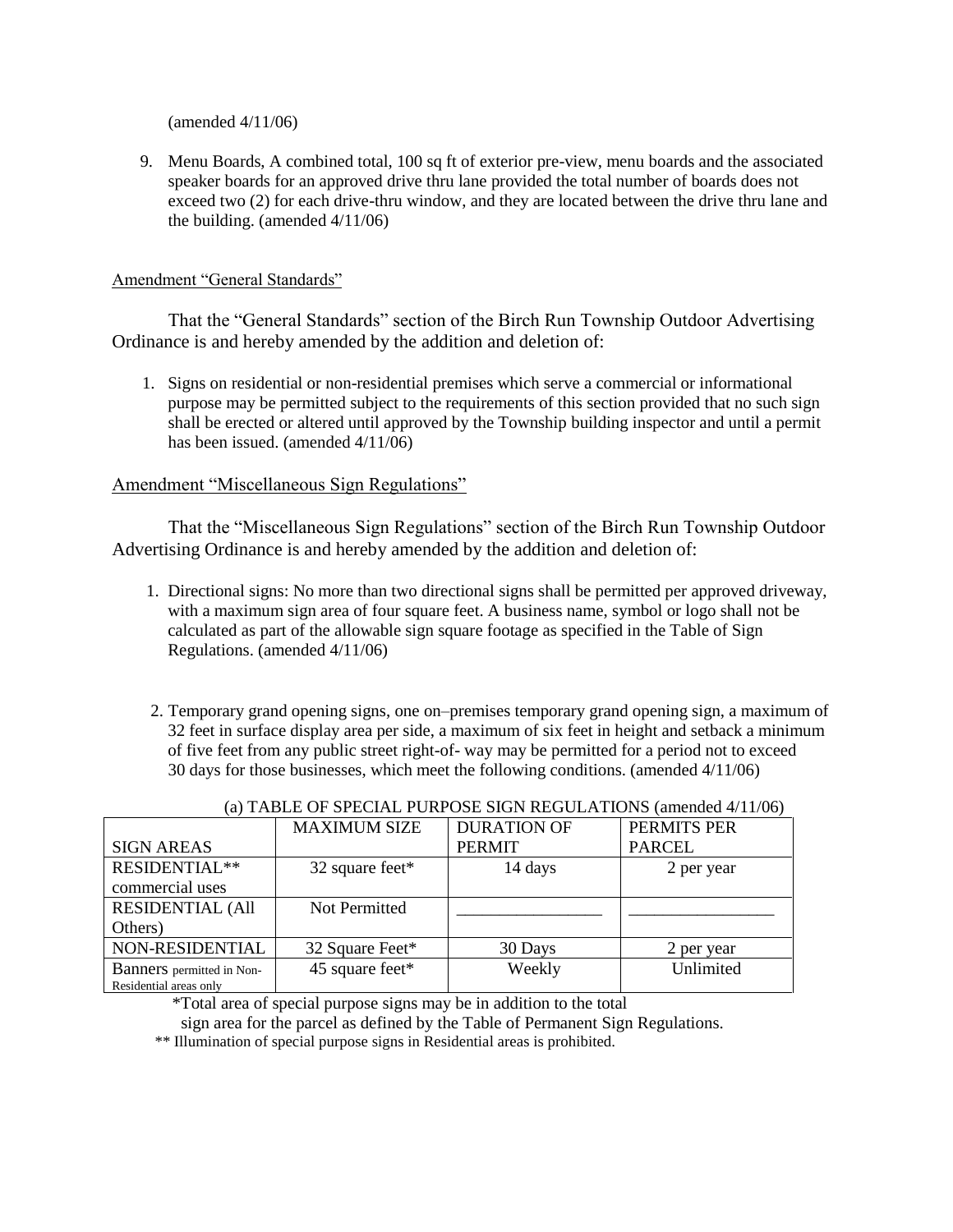That the "Table of Regulations" section of the Birch Run Township Outdoor Advertising Ordinance is and hereby amended by the addition and deletion of:

|                          | Total           |                 | Setbacks                           | $5$ Number of   | Maximum Sign         | Height         |
|--------------------------|-----------------|-----------------|------------------------------------|-----------------|----------------------|----------------|
|                          | Sign Area       | Sign Type       |                                    | Signs Per       | Size Per             |                |
|                          | Per<br>Parcel   |                 |                                    | Parcel          | Parcel               |                |
| $3$ Sign Locations       |                 |                 |                                    |                 |                      |                |
|                          |                 |                 |                                    |                 |                      |                |
| <b>AGRICULTURAL</b>      | $107$ sq ft per | Ground Sign     | Front: $5^{\circ}$ (a)<br>Side: 5' | 1 per parcel    | $32$ sq ft           | 6 <sup>2</sup> |
|                          | parcel          | (Free Standing) | Rear: 5'                           |                 |                      |                |
| $4 A-1/A-2$              |                 |                 |                                    |                 |                      |                |
|                          |                 | Wall:           | N/A                                | No limit        | $50$ sq ft           | On wall        |
|                          |                 | Canopy:         | $---$                              | Not allowed     | $---$                | $-----$        |
|                          |                 | Projection:     | $---$                              | Not allowed     | $---$                | $---$          |
|                          |                 | Roof:           | $---$                              | Not allowed     | $---$                |                |
|                          |                 | Integral:       | N/A                                | 1 per parcel    | $25$ sq ft           | On wall        |
|                          |                 | High Profile:   | $---$                              | Not allowed     | $---$                | $---$          |
| <b>RESIDENTIAL</b>       | Non-            | Ground Sign     | Front: $5^{\circ}$ (a)             | 1 per parcel    | $32$ sq ft           | $6^{\circ}$    |
| $4R-1$                   | Residential use | (Free Standing) | Side: 5'                           |                 |                      |                |
|                          | $64$ sq ft      |                 | Rear 5'                            |                 |                      |                |
|                          |                 | Wall:           | N/A                                | No limit        | $32$ sq ft           | On wall        |
|                          | Residential     | Wall:           | N/A                                | 1/dwelling      | $\overline{2}$ sq ft | On wall        |
|                          | $27$ sq ft      | Canopy:         | $---$                              | Not allowed     | $---$                | $---$          |
|                          |                 | Projection:     | $---$                              | Not allowed     | $---$                | $---$          |
|                          |                 | Roof:           | $---$                              | Not allowed     | $---$                | $---$          |
|                          |                 | Integral:       | N/A                                | 1/dwelling/     | $25$ sq ft           | On wall        |
|                          |                 |                 | $\qquad \qquad - - -$              | non residential |                      |                |
|                          |                 | High Profile:   |                                    | Not allowed     | $---$                | $---$          |
| <sup>4</sup> RESIDENTIAL | 89 sq ft per    | Ground Sign     | Front: $5^{\circ}$ (a)             | 1 / parcel      | $32$ sq ft           | $6^{\circ}$    |
| R-2, R-3, R-MF,          | parcel          | (Free Standing) | Side: 5'                           |                 |                      |                |
| R-MHC                    |                 |                 | Rear: 5'                           |                 |                      |                |
|                          |                 |                 |                                    |                 |                      |                |
|                          |                 |                 |                                    |                 |                      |                |
|                          |                 | Wall:           | N/A                                | 1 per parcel    | $32$ sq ft           | On wall        |
|                          |                 | Canopy:         | $---$                              | Not allowed     | $---$                | $---$          |
|                          |                 | Projection:     | $---$                              | Not allowed     | $---$                | ----           |
|                          |                 | Roof:           | $---$                              | Not allowed     | $---$                | $---$          |
|                          |                 | Integral:       | N/A                                | 1 / parcel      | $25$ sq ft           | On wall        |
|                          |                 | High Profile:   | ----                               | Not allowed     | $---$                | $---$          |
|                          |                 |                 |                                    |                 |                      |                |

## TABLE OF REGULATIONS – SIGNS (amended 4/11/06)

# Must be 10 feet above a sidewalk and 15 feet above a driveway/ *may be used as an alternative to wall signs. See definition section in ordinance.*

- @ May not obstruct vision of drivers.
- <sup>2</sup> Advertising utilizing this provision is limited to the Industrial regulations for any additional ground signs.
- $3$  References to property classifications within the ordinance are for reference purposes only.
- <sup>4</sup> Illumination of signage in these areas is prohibited.
- <sup>5</sup> Allowable signage doubled for thru lots in commercial  $\&$  industrial districts only. (see definitions)<br><sup>6</sup> 20% of the buildings road frontage area calculated by its length times its actual height. Not to excee
- <sup>6</sup>20% of the buildings road frontage area calculated by its length times its actual height. Not to exceed 600 sq ft maximum for the building.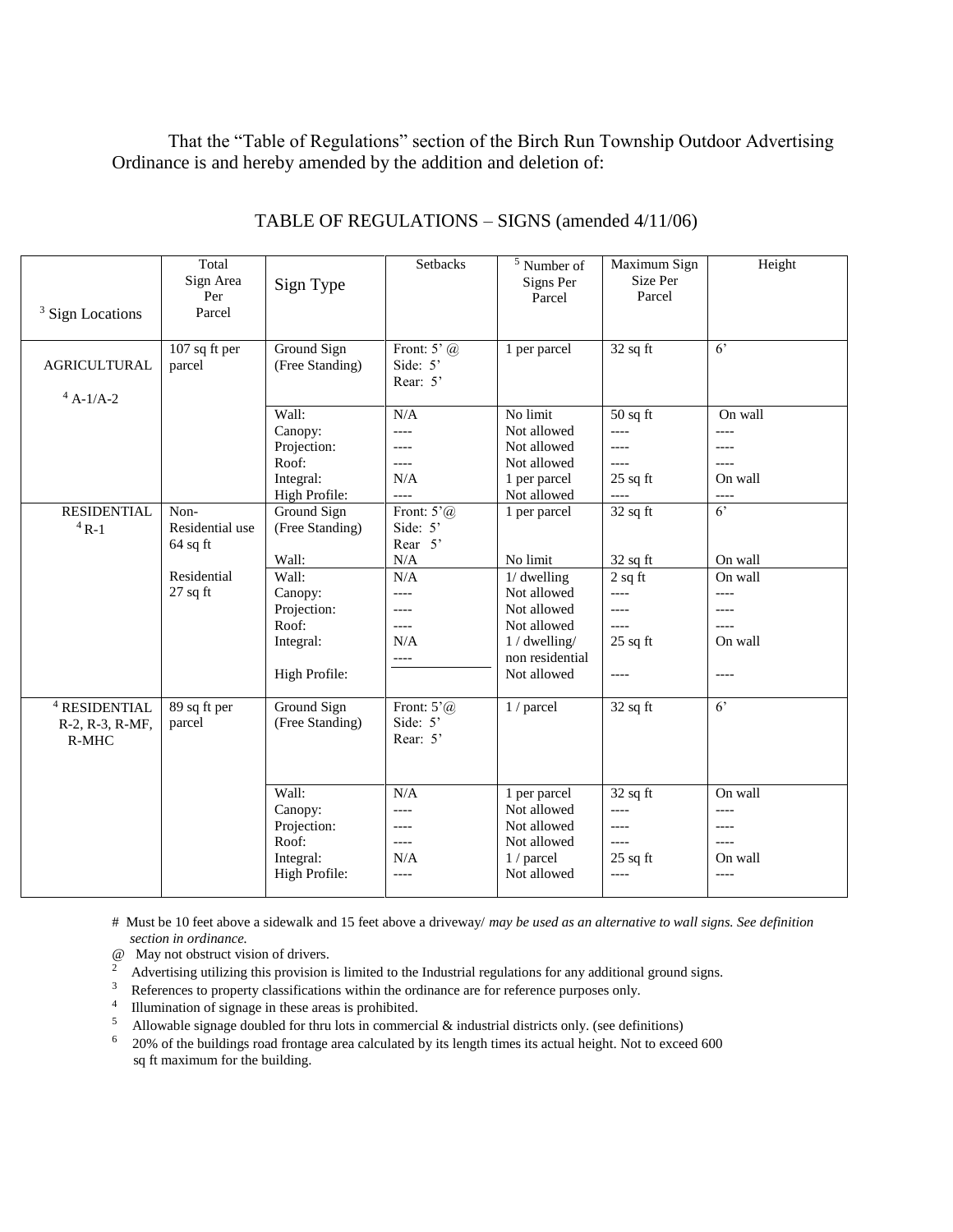| <b>Sign Locations</b>             | Total<br>Sign Area<br>Per<br>Parcel                                  | Sign Type                                                              | Setbacks                                                                             | <sup>5</sup> Number of<br>Signs Per<br>Parcel                                                 | Maximum Sign<br>Size Per<br>Parcel                                                                    | Height                                                                                             |
|-----------------------------------|----------------------------------------------------------------------|------------------------------------------------------------------------|--------------------------------------------------------------------------------------|-----------------------------------------------------------------------------------------------|-------------------------------------------------------------------------------------------------------|----------------------------------------------------------------------------------------------------|
| Non-Residential<br>$C-1, C-2$     | 1175 sq ft per<br>parcel<br>(depends on<br>number of<br>businesses.) | Ground Sign<br>(Free Standing)<br>Ground Sign<br>$2$ Joint identity    | Front: $5^{\circ}$ (a)<br>Side: 5'<br>Rear: 5'<br>Front: $5^{\circ}$ (a)<br>Side: 5' | 1 per parcel<br>1 per business<br>center                                                      | $64$ sq ft<br>$150$ sq ft                                                                             | 14'<br>21'                                                                                         |
|                                   |                                                                      | Wall:<br>Canopy:<br>Projection:<br>Roof:<br>Integral:<br>High Profile: | Rear: 5'<br>N/A<br>#<br>$\#$<br>N/A<br>N/A<br>Previous<br>existing location          | No limit<br>No limit<br>1 per parcel<br>Not allowed<br>1 per parcel<br>Share existing<br>sign | #6<br>$150$ sq ft<br>$32$ sq ft<br>$---$<br>$25$ sq ft<br>2-300 sq ft<br>3-350 sq ft<br>$4-400$ sq ft | On wall<br>On wall<br>On wall<br>$---$<br>On wall<br>Existing pole<br>height plus<br>new sign face |
| Non-Residential<br>All Industrial | 725 sq ft per<br>parcel                                              | Ground Sign<br>(Free Standing)                                         | Front: $5^{\circ}$ (a)<br>Side: 5'<br>Rear: 5'                                       | 1 per parcel                                                                                  | $32$ sq ft                                                                                            | 6 <sup>2</sup>                                                                                     |
|                                   |                                                                      | Ground Sign<br>$2$ Joint Identity                                      | Front: $5^{\circ}$ ( <i>a</i> )<br>Side: $5'$<br>Rear: 5'                            | 1 per business<br>center                                                                      | $100$ sq ft                                                                                           | 18'                                                                                                |
|                                   |                                                                      | Wall:<br>Canopy:<br>Projection:<br>Roof:<br>Integral:<br>High Profile: | N.A<br>$\#$<br>$\#$<br>N/A<br>N/A<br>----                                            | No limit<br>1 per parcel<br>1 per parcel<br>Not allowed<br>1 per building<br>Not allowed      | #6<br>$150$ sq ft<br>$32$ sq ft<br>$---$<br>$25$ sq ft<br>$---$                                       | On wall<br>On wall<br>On wall<br>----<br>On wall<br>----                                           |

## **TABLE OF REGULATIONS – SIGNS (CONT) (amended \_\_\_\_\_)**

# Must be 10 feet above a sidewalk and 15 feet above a driveway / *may be used as an alternate to wall signs. See definition section in ordinance.*

@ May not obstruct vision of drivers.

<sup>2</sup> Advertising using this provision is limited to the Industrial regulations for any additional ground signs

- <sup>3</sup> References to property classifications within this ordinance are for reference purposes only.
- <sup>4</sup> Illumination of signage in these areas is prohibited.

<sup>5</sup> Allowable signage doubled for thru lots in the commercial and industrial districts only. (see definitions)

<sup>6</sup>20% of the buildings road frontage area calculated by its length times its actual height. Not to exceed 600 sq ft maximum for the building.

#### Amendment "Bonus Provisions"

That the "Bonus Provision" section of the Birch Run Township Outdoor Advertising Ordinance is and hereby amended by the addition and deletion of: